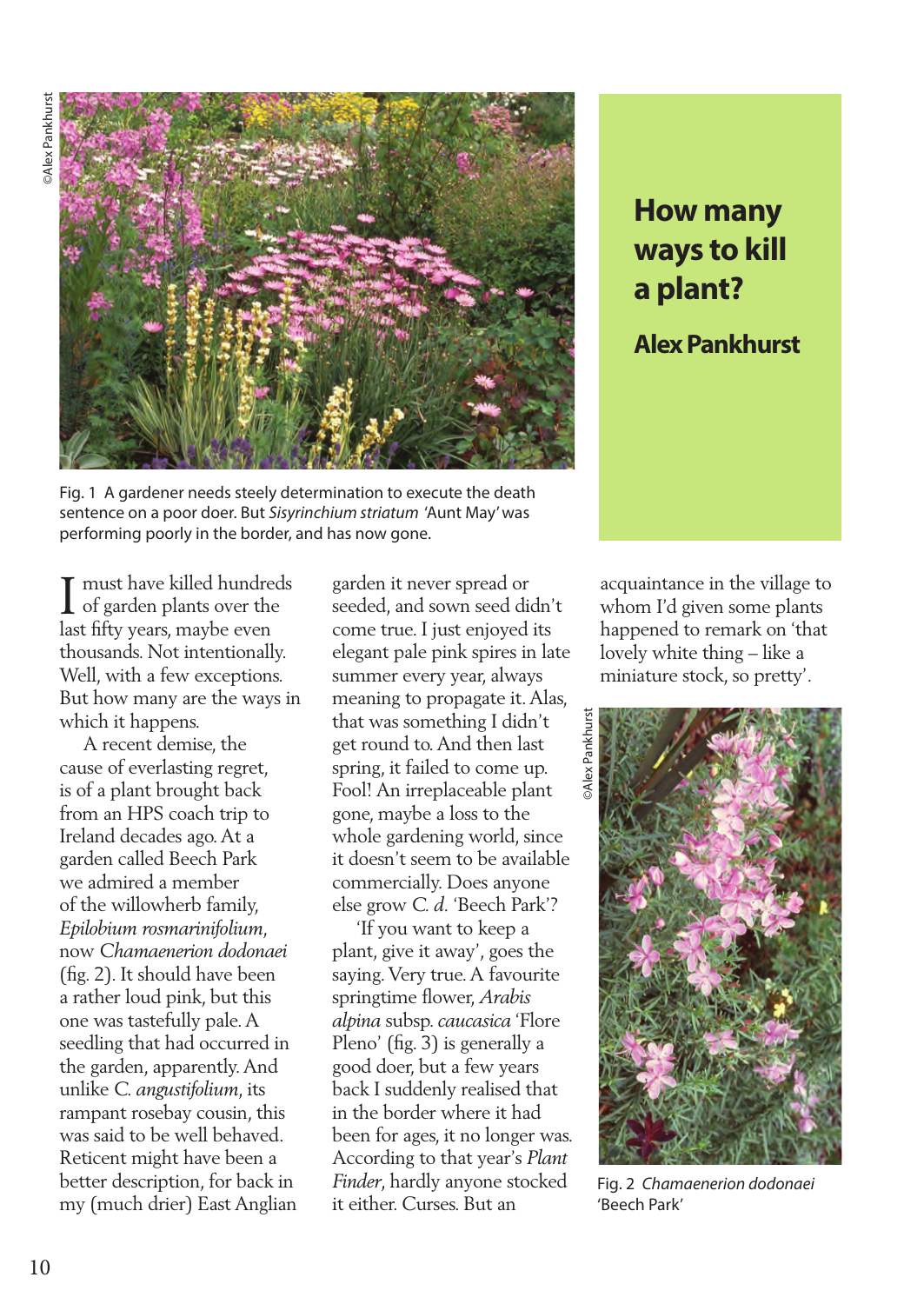She was happy for me to come and take some bits back. Situation, and plant, retrieved, and lessons learned – have a plant in at least two places in the garden, and take notice of old sayings.

 Mind you, the opposite of that particular adage can be true – there's danger in being too generous. In the 1980s, at the closing down sale of Ramparts, a local nursery run by a keen plantsman, I bought a small-flowered white clematis labelled *Clematis fargesii souliei* (fig. 4) (now *C. potaninii* var. *potaninii* – for heaven's sake, can't the taxonomists leave any name alone). The thing proved a delight in late summer, smothered in bloom as it climbed up a pear tree, beneath which I would later find self-sown seedlings. These were potted up and taken to HPS meetings and other plant stalls. But, you've guessed it, a few years later the parent plant succumbed to a particularly bad winter, and I'd kept no seedlings. Since then I've tried growing it from both commercial and HPS seed without success. I've bought *C. p.* var. *p.* from nurseries, but the resulting plants grow long and lanky and hardly flower at all (fig. 4 shows the only flower this year on quite a large specimen). It clearly isn't the same plant, and perhaps the original was wrongly named, or a particularly floriferous strain. The loss continues to be mourned.

It's a given that gardeners



Fig. 3 *Arabis alpina* subsp. *caucasica* 'Flore Pleno'

should try to match the conditions a plant enjoys in the wild – acid or alkaline soil, sun or shade, damp earth or dry, and with so much information online, these days there's no excuse for us not to check the area something comes from, and its natural habitat. And yet plants have minds of their own, don't they. How often do we find a seedling has put itself in quite the 'wrong' place, and is inexplicably flourishing. We need to respect a plant's choice, not try to correct it, as I did with a cherished *Saxifraga*  'Flore Pleno' (*granulata*) (fig. 5). The lovely double form of our native meadow saxifrage, bought from a Wiltshire nursery some thirty years ago, actually shouldn't have grown in my garden at all. It had been put in what was then the dampest spot available, which dried out every June, but by that



Fig. 4 *Clematis potaninii* var. *potaninii* 

time the plant had gone into summer dormancy. Although not flourishing, it just about managed, and I marvelled at the exquisite white flowers every spring. Two years ago, now possessing a pond whose edge was invitingly damp, it occurred to me that that would be a more congenial place for the saxifrage to live.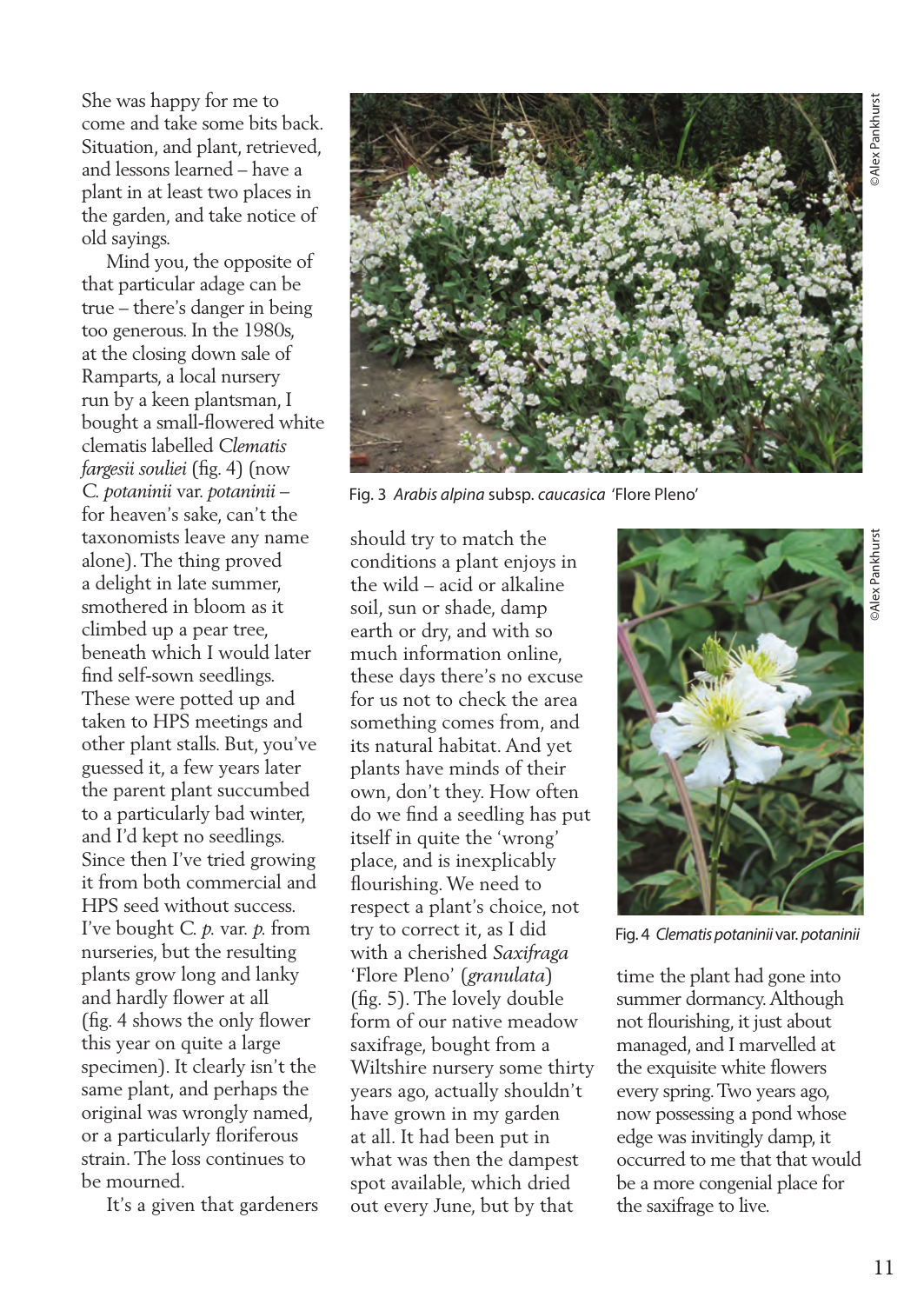

Fig. 5 *Saxifraga* 'Flore Pleno' (*granulata*) Fig. 6 *Aubrieta* 'Dr Mules'

Did it appreciate my misplaced kindness? Nope. Swiftly departed this world. Well this garden anyway.

 Aubrietas (fig. 6) are not favourite plants. Pure snobbery really, the colour is brash and they're everywhere in spring, draping walls and roadside gardens. Clearly not difficult to grow. Yet a friend has bought them repeatedly only to have every one die on him. I reckon it's because he buys them from garden centres and puts them straight into the ground. Inevitably a peatbased potting compost has been used, which once dried out is difficult to moisten, and in winter forms an acidic, claggy mass round the roots – just what aubrietas, and many other plants, abhor. So I would say that another way to kill a plant is simply not to get rid of the peaty compost it was bought in.

A more insidious dealer



of death is shade. Gardens never stand still. Plants, trees and shrubs grow, and what was a sunny spot can too easily become shaded. Day lilies are tough customers, and once planted I generally leave them to their own devices, confident that they'll thrive without any help from me. Attention they may not need, but sunshine they definitely do. And this spring I finally thought to rescue what remained of a clump of *Hemerocallis* 'Double River Wye' (fig. 7) from beneath the densely spreading shade of a variegated euonymus. The day lily's rewarding response, in its new, sunny position, is a burst of grateful flowering, but the poor thing's plight should have been noticed earlier. We put in appealing little shrubs and all too often they grow into huge great things that change the conditions around them, without our really noticing.

 Plants can be horrible to each other. They fight for light, territory and moisture. Every May a large clump of double Marsh Marigold, *Caltha palustris* 'Flore Pleno' (fig. 8), formed a wonderful sight at the pond edge, its thrilling golden flowers reflected in the still water. Regrettably that has to be the past tense. Foolishly I planted a *Physostegia virginiana* in a nearby bed, unaware of its aggressive behaviour, and the thing has spread into the invitingly damp soil by the pond (fig. 9). It totally overwhelmed the Marsh Marigold, which now hardly exists, and threatens to invade the whole of the water's edge. How to remove it is something that needs to be worked out, and may not even be possible. Physostegia's nickname is Obedience Plant. The Assassin might be more apt.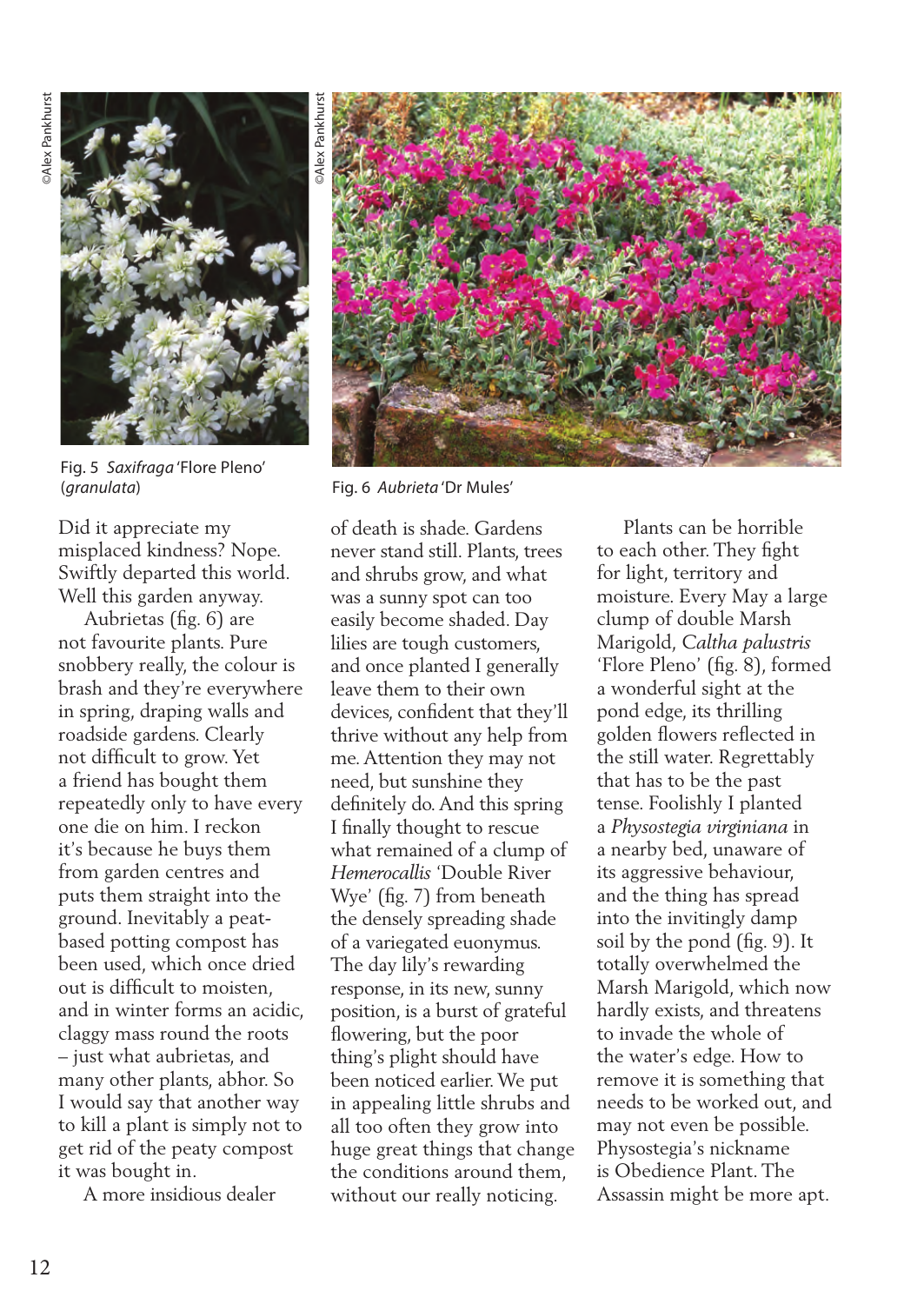We have no compunction about destroying such thugs. But those of us with small gardens, well even those with acres, can't grow all the things we like the sound of. So what happens to those plants we buy, grow for a season or two, and then realise we're not actually that keen on? Not many of us are steely enough to dig up such things and dump them. They're just, um, encouraged to die. My list is shamefully lengthy, and includes *Anthemis* 'Tetworth', a disappointing *Wisteria floribunda* 'Alba', and *Sisyrinchium striatum* 'Aunt May'. ("Writer admits to bringing about demise of tiresome aunt"). (Fig. 1)

 A recent life and death lesson concerns shrub roses. I grow three of the lovely hybrid musks bred by the Rev. Joseph Pemberton in the 1920s, and always understood that they just needed a light prune, if any at all. The great rosarian Graham Stuart Thomas says so in his *Shrub Roses of Today*. But an old and much-loved 'Penelope' grew very woody, and died a few years ago. Just one of those things, I thought. Then last summer, one of two large 'Moonlight' roses did the same. Nearby storm damage meant that the remaining 'Moonlight' had to be cut back almost to the ground, and I feared for its life. But the fountain of vigorous, flowering growth in response has been an eye-opener (fig. 10). Next winter 'Felicia', a similarly aged hybrid musk rose, is in for some serious surgery.



Fig. 7 *Hemerocallis* 'Double River Wye'



Fig. 8 *Caltha palustris* 'Flore Pleno' before the takeover



Fig. 9 *Physostegia virginiana* invaded the edge of the pond